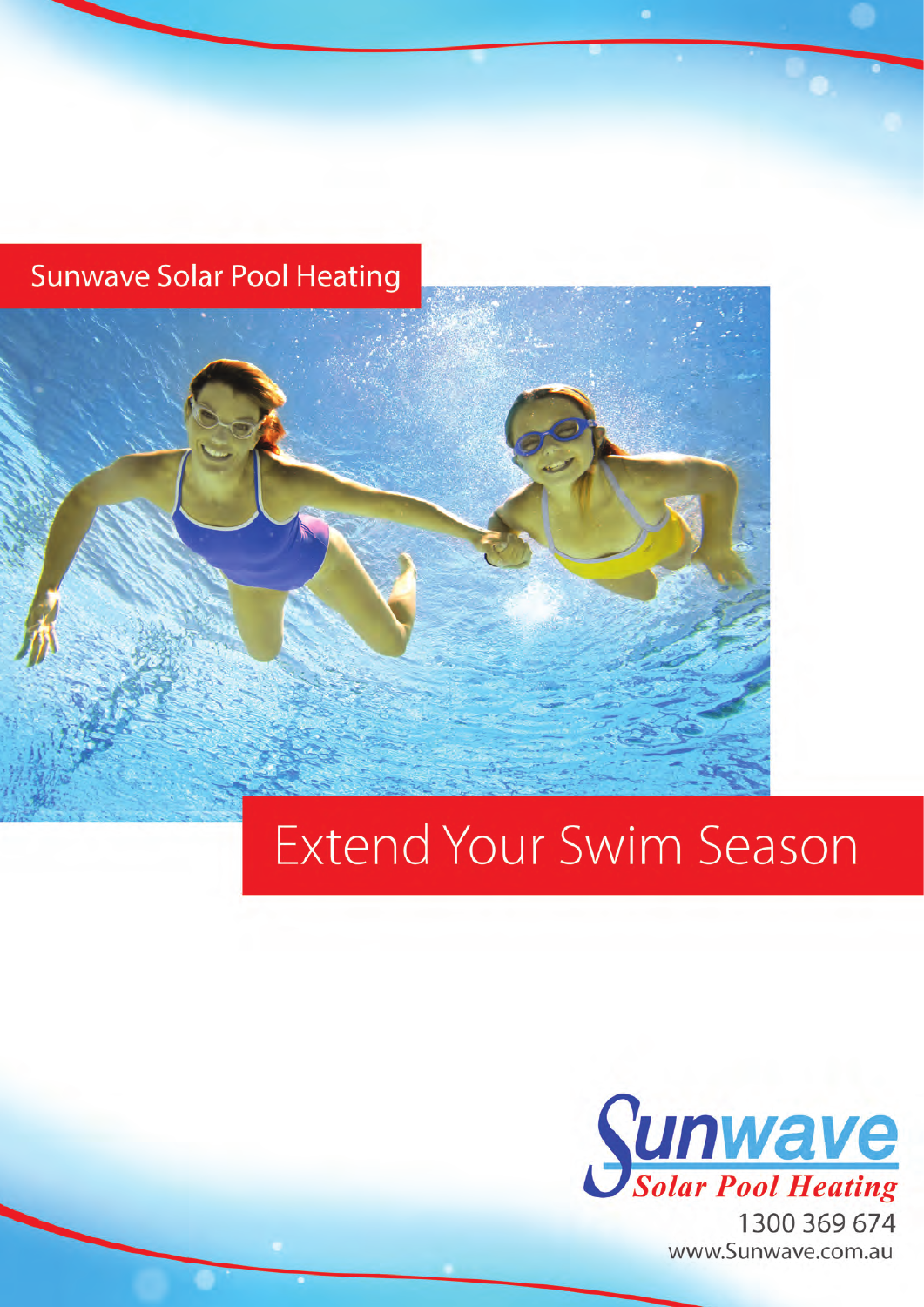## Extend Your Swim Season

*Sunwave Solar Pool Heating can extend your present swimming season by three, four or even up to five months! This means you could be using your pool for up to EIGHT or NINE months of the year.\**

Think about the number of times (particularly in Spring and Autumn) when the days are just perfect and you'd like a swim, but the water is simply too cold. This is when a Sunwave solar pool heating system can have you enjoying your pool, instead of just looking at it!

**Strong and Durable.** Manufactured from UV stabilised polypropylene, Sunwave collectors are super tough and durable, providing trouble free solar heating for many years. This ruggedness also makes Sunwave a natural choice in Australia's cockatoo infested suburbs.

**Strong Performance.** Maximum exposure to the sun, and therefore maximum performance, is ensured by manufacturing the collectors with the heating tubes extremely close together. In addition, the individual tubes are moulded with the header pipes into one piece, elimating hundreds and hundreds of low pressure joints typically found on many other systems. Please ask to see a sample collector and see for yourself how this feature will provide years and years of benefits to you.

**Save Money.** The solar energy you collect will still be free, while the cost of energy for electric pool heat pumps and gas heaters will continue to rise.



Doctors and physical therapists consider swimming to be one of the most beneficial forms of lowimpact exercise. In a heated pool, you can enjoy daily workouts in **More Family Time.** School **the privacy of your own backyard.** School and Management of the privacy of your own backyard.



**Leading Warranty Coverage.** A Sunwave system will provide years of worry-free heating, all backed by the world's largest solar pool heating manufacturer. All Sunwave components carry a 12-year, full parts warranty. In addition, our panels are so durable, we offer a special warranty against cockatoo damage. \*Depending upon your location, weather conditions and comfort requirements.

Tubes & headers moulded as one,







dry & corrosion free.

#### **A Healthy Lifestyle.**

aged children and grandchildren will enjoy your heated pool more during the spring and autumn holidays.

#### **Swim Morning & Night.**

Enjoy an early morning swim or a romantic evening in the pool. Your pool will now be warmer and more comfortable.

#### **Add Value to Your Home.**

A solar energy system can add value to your home and make it more attractive to potential buyers.

*Polypropylene can withstand years of exposure to the harsh effects of the sun. This ruggedness also makes Sunwave the natural choice in Australia's cockatoo infested suburbs. (Ask us about our warranty against cockatoo damage).*